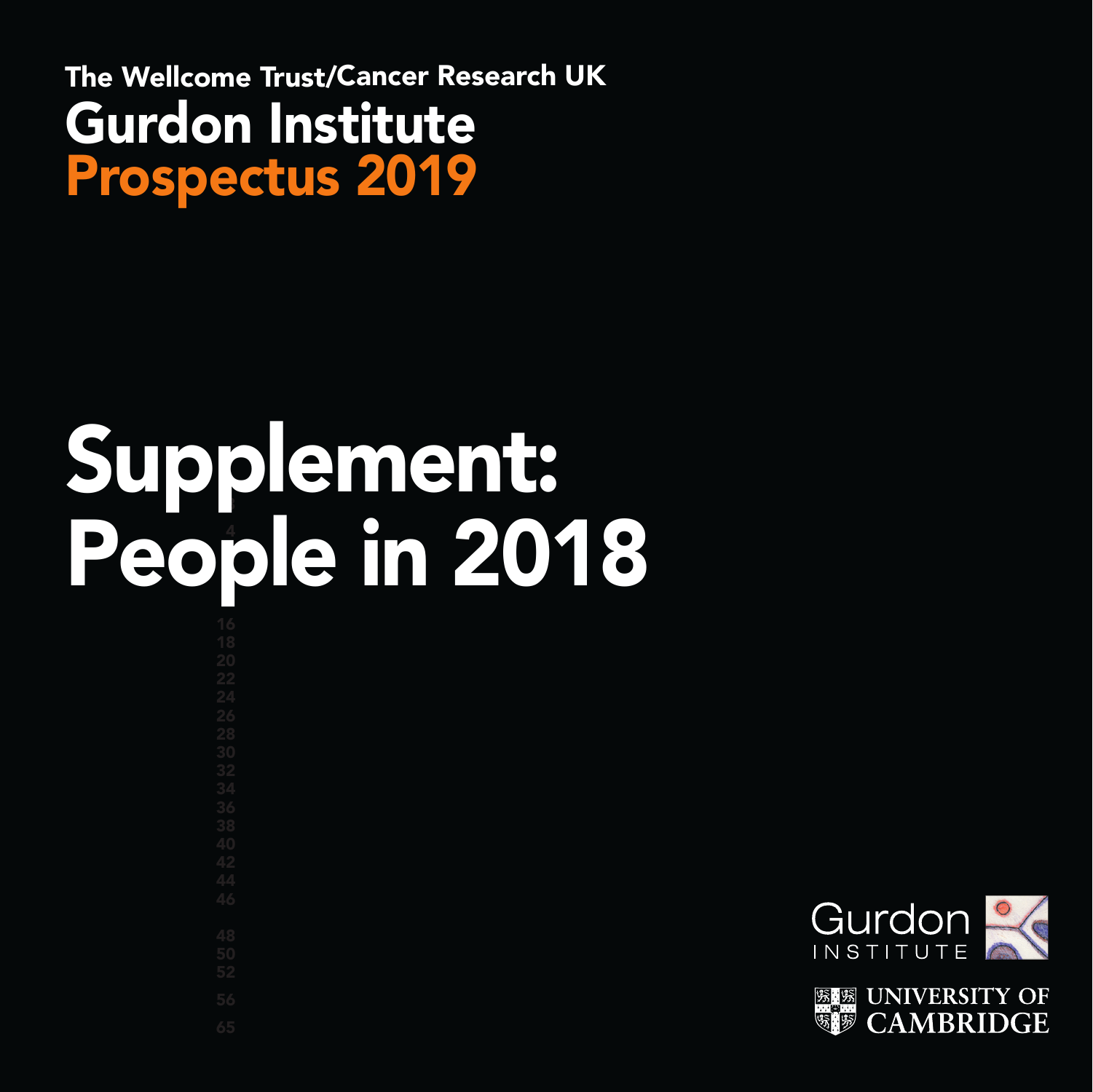# Senior Group Leaders

#### DANIEL ST JOHNSTON PhD FRS FMedSci

Director, Wellcome Principal Research Fellow, Professor of Developmental Genetics, Member, European Molecular Biology Organization, (Member of the Department of Genetics)

Edward Allgeyer PhD Wellcome Senior Research Associate Jia Chen PhD Wellcome Research Associate Hélène Doerflinger PhD Wellcome Research Associate/Public Engagement Manager Edo Dzafic MPhil Wellcome Developmental Mechanisms PhD Student Weronika Fic PhD Wellcome Research Associate *Jackie Hall MSc Wellcome Senior Research Technician* Xiao Li He BSc Wellcome Senior Research Laboratory Technician Florence Leroy MA Lab Administrator Erinn Los MSc BBSRC DTP PhD Student *Nick Lowe PhD Wellcome Research Associate* Dmitry Nashchekin PhD

BBSRC Research Associate

John Overton HNC Wellcome Chief Research Technician Amandine Palandri MSc Wellcome Research Assistant Andrew Plygawko MSc Herchel Smith PhD Student Jennifer Richens PhD Wellcome Research Associate/Lab Manager Judy Sayers BA Trinity College MPhil Student George Sirinakis PhD Wellcome Senior Research Associate Iolo Squires MSci BBSRC Research Assistant *Vanessa Stefanak PhD* Administration Manager for the Office of the Director Mihoko Tame PhD Wellcome Research Associate/Marie Skłodowska-Curie Individual European Fellow Vivien Tsang MPhil BBSRC Research Assistant Helen Zenner-Branco PhD Wellcome Research Associate

#### JULIE AHRINGER PhD FMedSci

Wellcome Senior Research Fellow, Professor of Genetics and Genomics, Member, European Molecular Biology Organization, (Member of the Department of Genetics)

#### Alex Appert PhD Wellcome Research Associate Francesco Carelli PhD Swiss National Science Foundation/EMBO Long Term Research Fellow Chiara Cerrato MSc Wellcome Research Assistant Yan Dong MSc Wellcome Research Associate *Jayne Fisher*

*Lab Administrator*

Andrea Frapporti PhD Wellcome Research Associate *Tessa Gaarenstroom PhD Wellcome Research Associate* Csenge Gal PhD Wellcome Research Associate *Ni Huang PhD Wellcome Research Associate (Bioinformatics) Jürgen Jänes PhD* PhD Student/Wellcome Research Associate (formerly Wellcome Mathematical Biology PhD Student)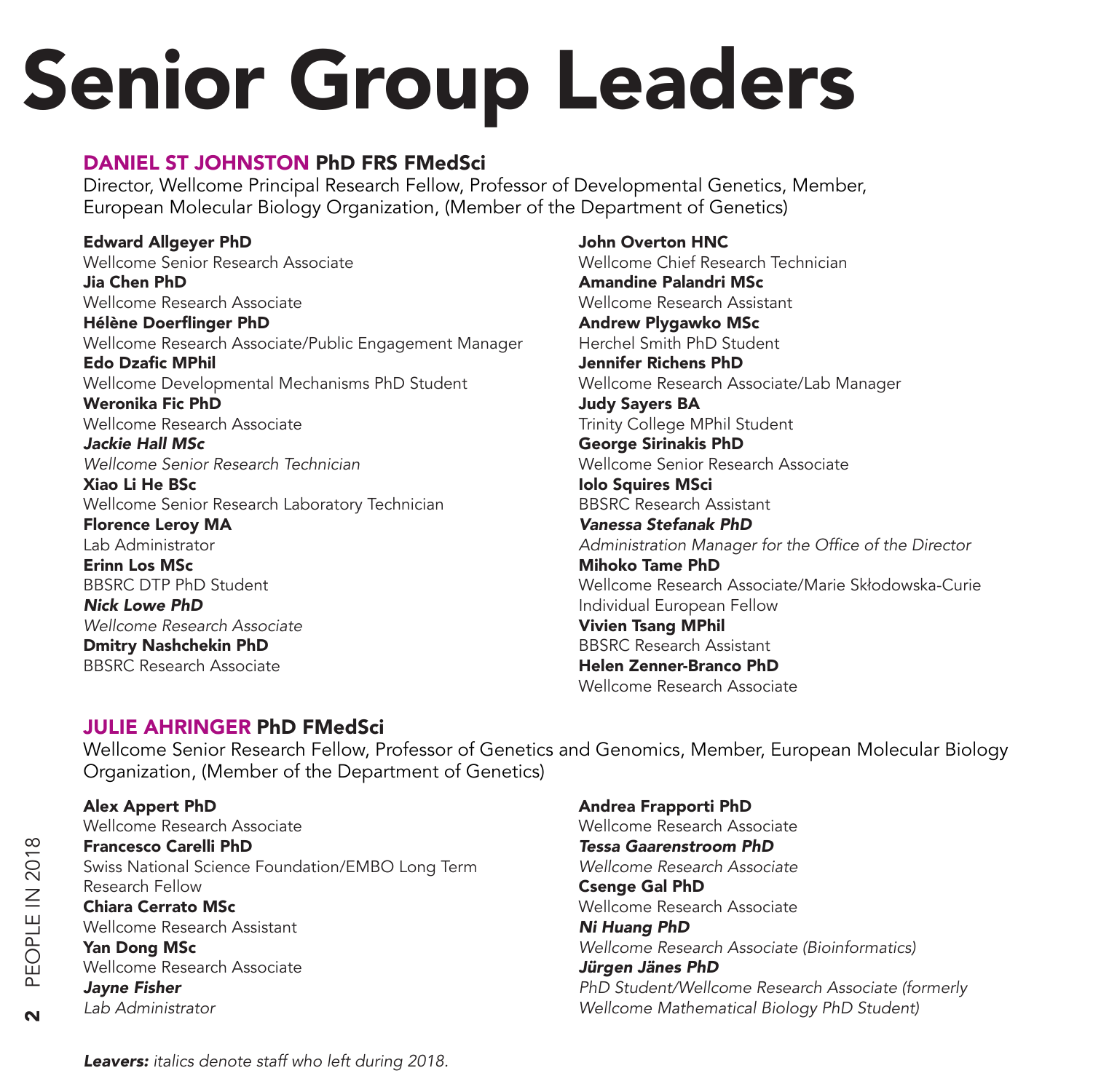#### *Andrew Katznelson BSc*

Cambridge Commonwealth, European & International Trust MPhil Student *Florence Leroy MA*

*Lab Administrator* Rhys McDonough MSc

BBSRC DTP PhD Student *Wei Qiang Seow BSc* A\*STAR PhD Student

Jacques Serizay MSc MRC DTP PhD Student *Garima Sharma PhD* Wellcome Research Associate/Royal Society-SERB Newton International Fellow Przemyslaw Stempor MSc Wellcome Research Associate (Bioinformatics)/PhD Student Isaac Walton BSc MPhil Student

#### ANDREA BRAND PhD FRS FMedSci

Head of Institute's Wellcome Labs, Wellcome Senior Investigator, Herchel Smith Professor of Molecular Biology, Royal Society Darwin Trust Research Professor, Member, European Molecular Biology Organization, (Member of the Department of Physiology, Development and Neuroscience)

Neha Agrawal PhD Wellcome Research Associate Diana Arman MSc Herchel Smith PhD Student Benjamin Badger BSc NIH-Cambridge Scholar Catherine Davidson BSc Wellcome Lab Manager (Research Associate) Anna Hakes MPhil Wellcome Developmental Biology PhD Student Leia Judge BSc Royal Society PhD Student Robert Krautz PhD Wellcome Research Associate Stephanie Norwood MRes BBSRC PhD Student

#### *Leo Otsuki PhD*

Royal Society Research Associate (formerly Wellcome Developmental Biology PhD Student) Takumi Suzuki PhD Wellcome/Royal Society Research Associate Jocelyn (Lok Yee) Tang MPhil Wellcome Developmental Mechanisms PhD Student Christine Turner Lab Administrator Jelle van den Ameele MD PhD Wellcome Postdoctoral Clinical Fellow Rebecca Yakob PhD Wellcome Research Assistant Mo Zhao BSc Chinese Scholarship Council PhD Student

#### JOHN GURDON Kt DPhil DSc FRS

Distinguished Group Leader, Nobel Laureate in Physiology or Medicine 2012, Wellcome Senior Investigator, Foreign Associate, US National Academy of Sciences, Foreign Associate, US National Academy of Sciences Institute of Medicine, Foreign Associate, French National Academy of Sciences, Member, European Molecular Biology Organization, Member, Academia Europaea, Honorary Fellow, Royal College of Physicians, Honorary Member of American Anatomical Society, Honorary Member of Anatomical Society of Great Britain, Honorary Fellow UK Academy of Medical Sciences, (Member of the Department of Zoology)

Can Aztekin MPhil Wellcome/Cambridge Trust Developmental Mechanisms PhD Student Dilly Bradford Lab Administrator Nigel Garrett HNC BBSRC/Wellcome Research Assistant

Eva Hörmanseder PhD MRC Research Associate Khayam Javed MPhil PEEF, Shahbaz Sharif Merit Scholarship Program PhD Student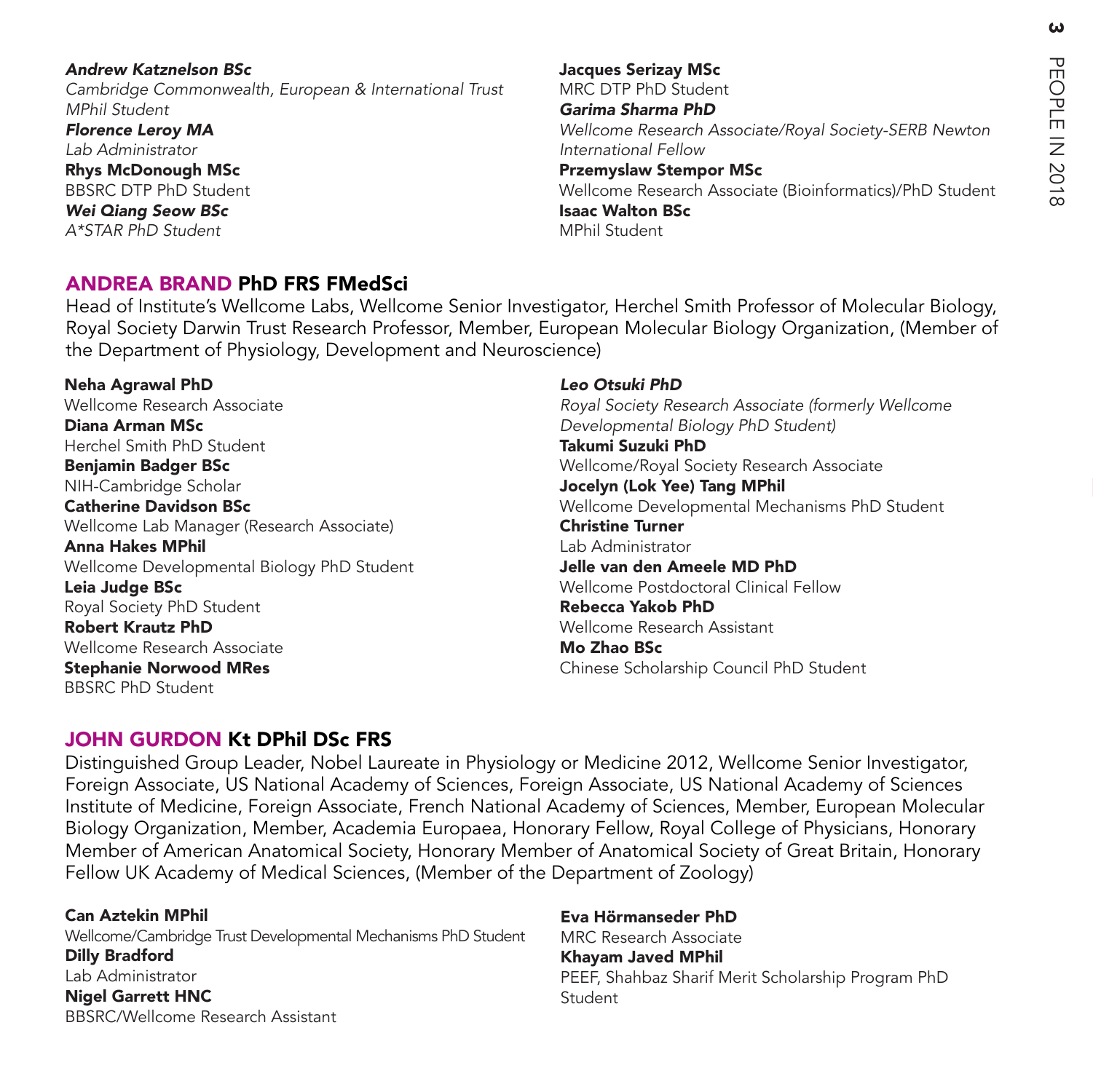Jerome Jullien PhD Wellcome Senior Research Associate *Magdalena Koziol PhD BBSRC Research Associate* Mami Oikawa PhD JSPS Fellow/Wellcome Research Associate *Clare Pacini PhD MRC Research Associate (Bioinformatics)*

Chris Penfold PhD MRC Research Associate (Bioinformatics) *Angela Simeone PhD* Wellcome/MRC Research Associate (Bioinformatics) Ming-Hsuan Wen MSc Taiwan Government/Wellcome PhD Student

#### STEVE JACKSON PhD FRS FMedSci

Head of Institute's Cancer Research UK Labs, Frederick James Quick Professor of Biology, Member, European Molecular Biology Organization, (Member of the Department of Biochemistry)

Iñigo Ayestaran Basagoitia MPhil Wellcome Research Associate (Bioinformatics) *Andrew Bagshaw PhD* Wellcome Research Associate (Bioinformatics) *Gabriel Balmus DVM PhD* Wellcome Research Associate *Ana Camila Barros MSc Cancer Research UK Research Technician* Linda Baskcomb MSc Cancer Research UK Senior Chief Research Laboratory Technician Rimma Belotserkovskaya PhD Cancer Research UK/Action for A-T Research Associate *Serena Bologna PhD Cancer Research UK Research Associate* Ramsay Bowden MA MPhil MB BChir Wellcome Clinical PhD Student Julia Coates MA Cancer Research UK Research Assistant Mukerrem Demir BSc Cancer Research UK/Mission Therapeutics Research Assistant Harveer Dev MA MSc MB BChir MRCS Wellcome Clinical PhD Student Kate Dry PhD Cancer Research UK Information Specialist Yaron Galanty PhD Cancer Research UK/Wellcome Senior Research Associate *Nicola Geisler BSc Wellcome Chief Research Technician* Maryam Ghaderi Najafabadi MSc AstraZeneca Research Assistant

*Mareike Herzog PhD*

Wellcome Research Assistant/Associate (formerly Wellcome PhD Student) (joint with Sanger Institute) Soren Hough BS Wellcome Research Assistant Rebecca Lloyd BA BBSRC/AstraZeneca CASE PhD Student Donna Lowe BSc PHE PhD Student Maria Martin Agudo BSc Wellcome Research Assistant David Morales BSc CONACYT-Cambridge PhD Student Francisco Muñoz Martinez PhD Wellcome/AstraZeneca Research Associate Domenic Pilger MSc Cancer Research UK PhD Student Fabio Puddu PhD Cancer Research UK Research Associate Elisenda Raga Gil BSc Action for A-T Research Assistant Helen Reed Lab Administrator Israel Salguero Corbacho PhD Cancer Research UK Research Associate Matylda Sczaniecka-Clift PhD Cancer Research UK/Mission Therapeutics Research Associate *Rohan Sivapalan BSc* BBSRC/Horizon PhD Student John Thomas PhD Wellcome Research Associate (Bioinformatics)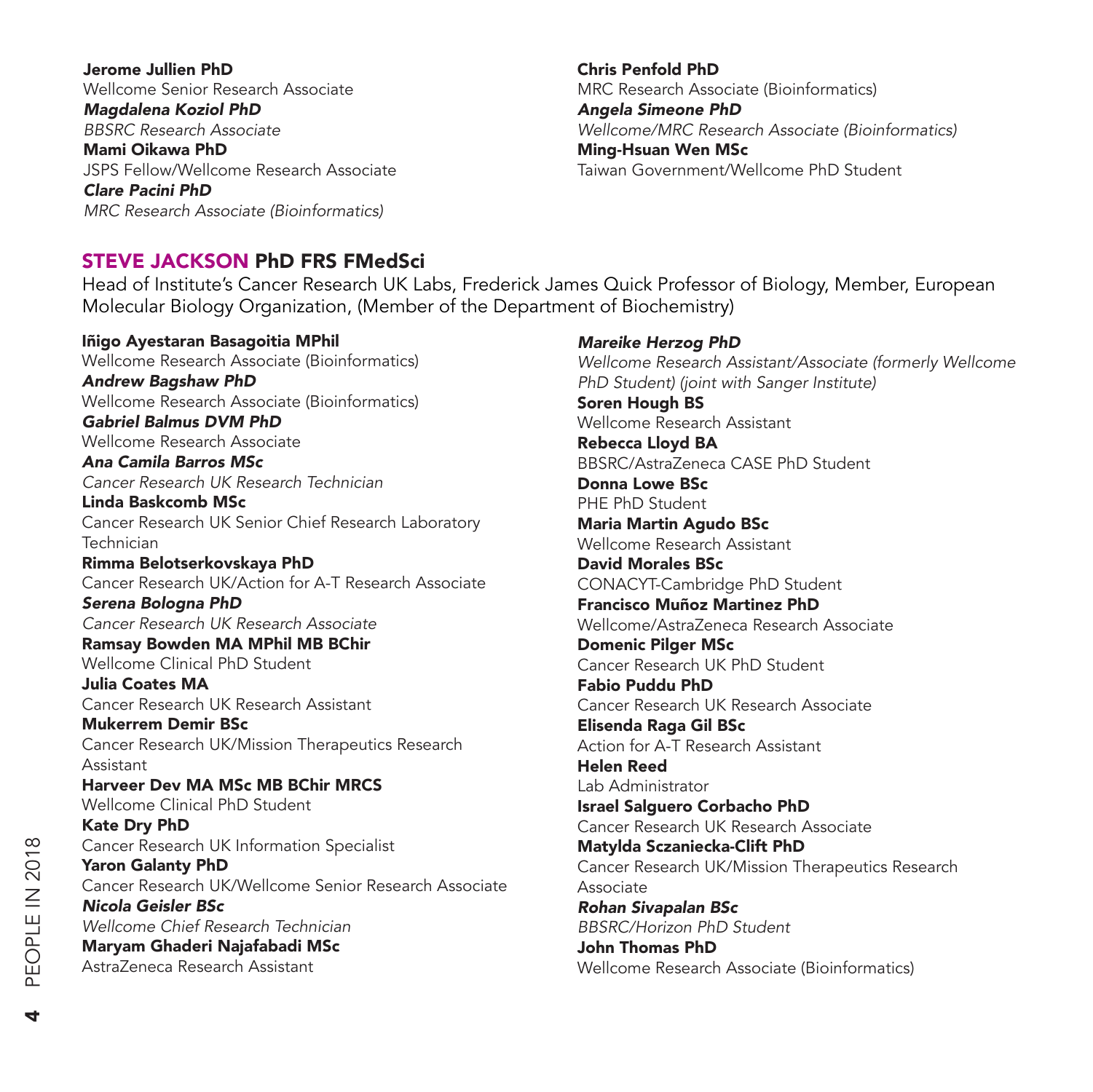#### TONY KOUZARIDES PhD FRS FMedSci

Professor of Cancer Biology, Cancer Research UK Gibb Fellow, Director of the Milner Therapeutics Institute, Member, European Molecular Biology Organization, (Member of the Department of Pathology)

#### Minaam Abbas BA Gates Cambridge Trust PhD Student Andrej Alendar MSc Cancer Research UK Research Assistant Carlos Almeida Guedes de Melo PhD Cancer Research UK/Bloodwise Research Associate *Paulo Amaral PhD Cancer Research UK Research Associate* Andrew Bannister PhD Cancer Research UK Senior Research Associate, Senior Radiation Protection Supervisor Isaia Barbieri PhD Kay Kendall Leukaemia Fund Research Associate *Ka Hing (Harvey) Che PhD Bloodwise Research Associate* Alistair Cook GIBiol Cancer Research UK Chief Research Technician *Namshik Han PhD Cancer Research UK Research Associate (Bioinformatics) Tommaso Leonardi PhD Cancer Research UK Research Associate (Bioinformatics)*

#### Sri Lestari MSc

Cancer Research UK Senior Research Laboratory Technician Nikki Mann BA Lab Administrator Valentina Migliori PhD Cancer Research UK/Kay Kendall Leukaemia Fund Research Associate/King's College Junior Research Fellow *Gonzalo Millan Zambrano PhD Cancer Research UK Research Associate* Luca Pandolfini PhD Cancer Research UK Research Associate Helena Santos Rosa PhD Cancer Research UK Senior Research Associate Konstantinos Tzelepis PhD Cancer Research UK Research Associate/Sir Henry Wellcome Postdoctoral Fellow *Meike Wiese MSc* Cancer Research UK PhD Student/Research Assistant Daniel Wing MBiolSci AbCam PhD Student

#### *RICK LIVESEY MB BChir PhD*

Wellcome Senior Investigator, University Reader in Molecular Neuroscience, Director, Alzheimer's Research UK Stem Cell Research Centre, (Member of the Department of Biochemistry)

Philip Brownjohn PhD Alzheimer's Research UK Research Associate Ashley Campbell MSc Open Targets Research Assistant Lewis Evans PhD Open Targets Senior Research Associate Jayne Fisher Lab Administrator Elsa Ghirardini PhD Wellcome Research Associate Moritz Haneklaus PhD Open Targets Postdoctoral Researcher Silvia Hnatova MPhil Wellcome Developmental Mechanisms PhD Student Oi Ying (Christy) Hung PhD Alzheimer's Research UK Research Associate Federica Marinaro PhD Alzheimer's Research UK Research Associate

*Ayiba Momoh MSc* Wellcome Research Assistant/PhD Student Steven Moore PhD Wellcome Research Associate Francesco Paonessa PhD Alzheimer's Research UK Research Associate James Smith BSc Alzheimer's Research UK Research Associate *Ravi Solanki BA* Sir Keith Peters/Coutts Trotter/Cambridge Overseas Trust MB/PhD Student Frances St George-Hyslop MPhil Biological Anthropology PhD Student Alessio Strano MPhil Wellcome (formerly Wellcome Developmental Biology) PhD Student Victoria Stubbs PhD IMI/MRC Research Associate Ellie Tuck BSc Alzheimer's Research UK/Wellcome Research Assistant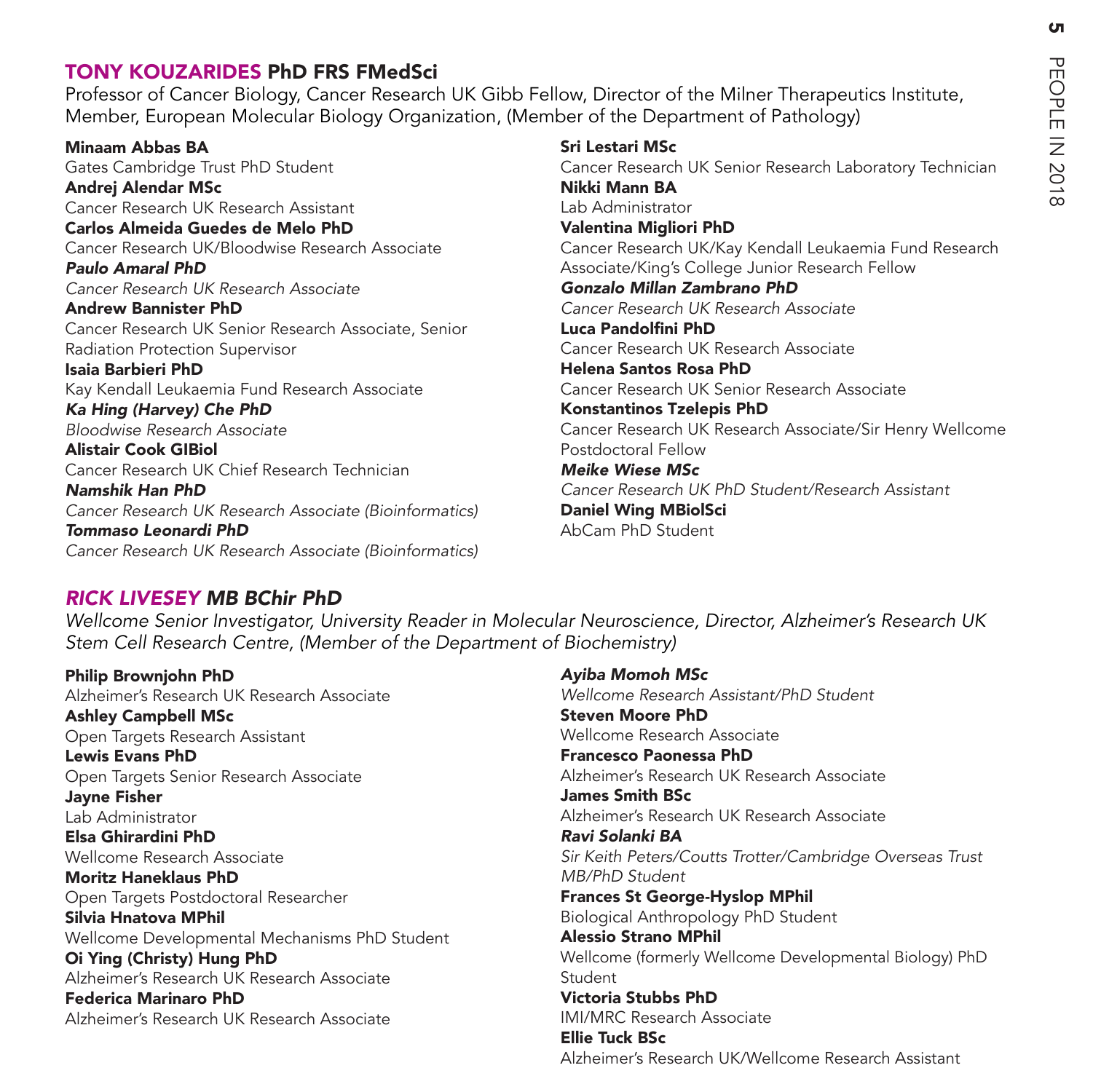#### ERIC MISKA PhD

Wellcome Senior Investigator, Cancer Research UK Senior Research Fellow, Herchel Smith Professor of Molecular Genetics, Member, European Molecular Biology Organization (Member of the Department of Genetics)

Alper Akay PhD Cancer Research UK Research Associate Ahmet Can Berkyurek PhD Marie Skłodowska-Curie Individual European Fellow Dhiru Bansal PhD Wellcome/Cancer Research UK Research Associate Fabian Braukmann MA Herchel Smith PhD Student Nicholas Burton PhD The Next Generation Research Fellow (PDN) Isabela Cunha Navarro MSc Science without Borders PhD Student *Emilia dos Santos PhD Wellcome Research Associate* Benjamin Fisher MA MB BChir Wellcome Clinical PhD Student Giulia Furlan PhD Wellcome/Cancer Research UK Research Associate Katharina Gapp PhD Swiss National Science Foundation Fellow/Wellcome Research Associate David Jordan PhD Herchel Smith Research Fellow/Cancer Research UK Research Associate Joanna Kosalka MPhil Wellcome Developmental Biology PhD Student Miranda Landgraf MA Lab Administrator *Eyal Maori PhD* Wellcome/Cancer Research UK Research Associate

Wayo Matsushima MD Nakajima Foundation/St Johns's College Benefactor's Scholar PhD Student Ragini Medhi MPhil STORM Therapeutics Ltd PhD Student Guillermo Parada BSc Wellcome PhD Student (joint with Martin Hemberg) *Laurence Pirenne MSc* Foundation Wiener-Anspach MPhil Student *Anna Protasio PhD* inStem NCBS Research Fellow Audrey Putman BSc PhD Student Navin Brian Ramakrishna MPhil A\*STAR Developmental Mechanisms PhD Student Cristian Riccio MSc Wellcome Mathematical Genomics and Medicine PhD Student (joint with Martin Hemberg) Marc Ridyard PhD Cancer Research UK Lab Manager *Kin Man Suen PhD* HFSP Research Associate Grégoire Vernaz MSc Wellcome PhD Student Chengwei (Ulrika) Yuan BA MPhil Student Omer Ziv PhD HFSP/Blavatnik Postdoctoral Fellow/Wellcome Research Associate

#### AZIM SURANI PhD CBE FRS FMedSci

Director of Germline and Epigenetics Research, Wellcome Senior Investigator, Member, European Molecular Biology Organization, Member Academia Europaea, Associate Fellow, Third World Academy of Sciences, (Member of the Department of Physiology, Development and Neuroscience)

João Alves Lopes PhD Wellcome Research Associate *Maud Borensztein PhD* Marie Skłodowska-Curie Individual European Fellow *Erica Calabrese MSc* Temporary Technician

Aracely Castillo Venzor MSc Wellcome PhD Student Elena Drousioti MSc MRC Research Assistant *Sally Fenn BA* Temporary Lab Administrator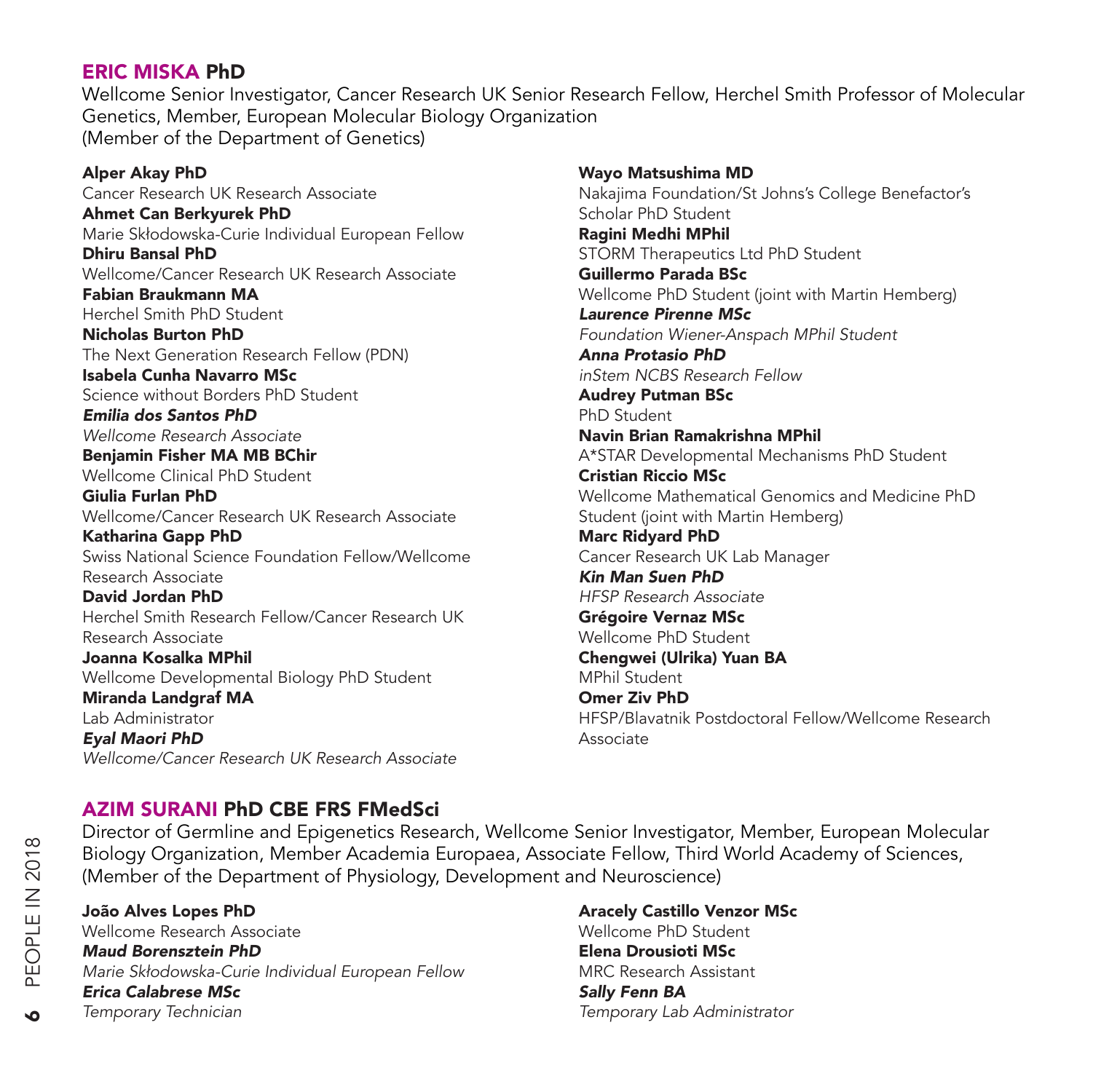*Lynn Froggett Lab Administrator* Wolfram Gruhn PhD Wellcome Research Associate Mei Gu PhD Wellcome Research Assistant/Lab Manager Nadia Gueorguieva BSc Wellcome Research Assistant Naoko Irie PhD MRC Research Associate/Senior Research Associate Yong-Hee Kim PhD National Research Foundation of Korea Postdoctoral Fellow *Caroline Lee ONC*

*Wellcome Chief Research Technician, Radiation Protection*  Supervisor

Sun Min Lee PhD Wellcome Research Associate *Christopher Penfold PhD Wellcome Research Associate (Bioinformatics)* Merrick Pierson Smela BS Winston Churchill Scholarship MPhil Student Anastasiya Sybirna MSc Wellcome Stem Cell PhD Student Walfred Tang PhD Croucher Research Fellow (formerly Croucher Cambridge International PhD Student) Frederick Wong PhD Wellcome Research Associate Qi Yin PhD Wellcome Research Associate

# Group Leaders

#### JENNIFER GALLOP PhD

Group Leader, (Member of the Department of Biochemistry)

*Edward Allgeyer PhD Wellcome Senior Research Associate*  Ulrich Dobramysl PhD Herchel Smith Postdoctoral Research Fellow

Jonathan Gadsby PhD ERC/Wellcome Research Associate

Pantelis Savvas Ioannou MSc MedImmune PhD Student *Iris Jarsch PhD* Wellcome/ERC Research Associate *Bishara Marzook PhD ERC Research Associate* Julia Mason BSc Wellcome/ERC Research Associate Kathy Oswald MA Lab Administrator *Benjamin Richier PhD ERC Research Associate Hanae Shimo (aka Kondo) MSc* Wellcome/ERC PhD Student (formerly Funai Foundation PhD Student)

#### MERITXELL HUCH PhD

Wellcome Sir Henry Dale Fellow, Wellcome-Beit Prize Fellow, (Member of the Department of Physiology, Development and Neuroscience)

Luigi Aloia PhD Marie Skłodowska-Curie Individual European Fellow/NC3Rs Research Associate Robert Arnes BSc Wellcome Research Assistant

*Laura Broutier PhD* Marie Skłodowska-Curie Individual European Fellow/ISSF *Research Associate* Lucia Cordero Espinoza MPhil Wellcome Stem Cell/EU H2020 PhD Student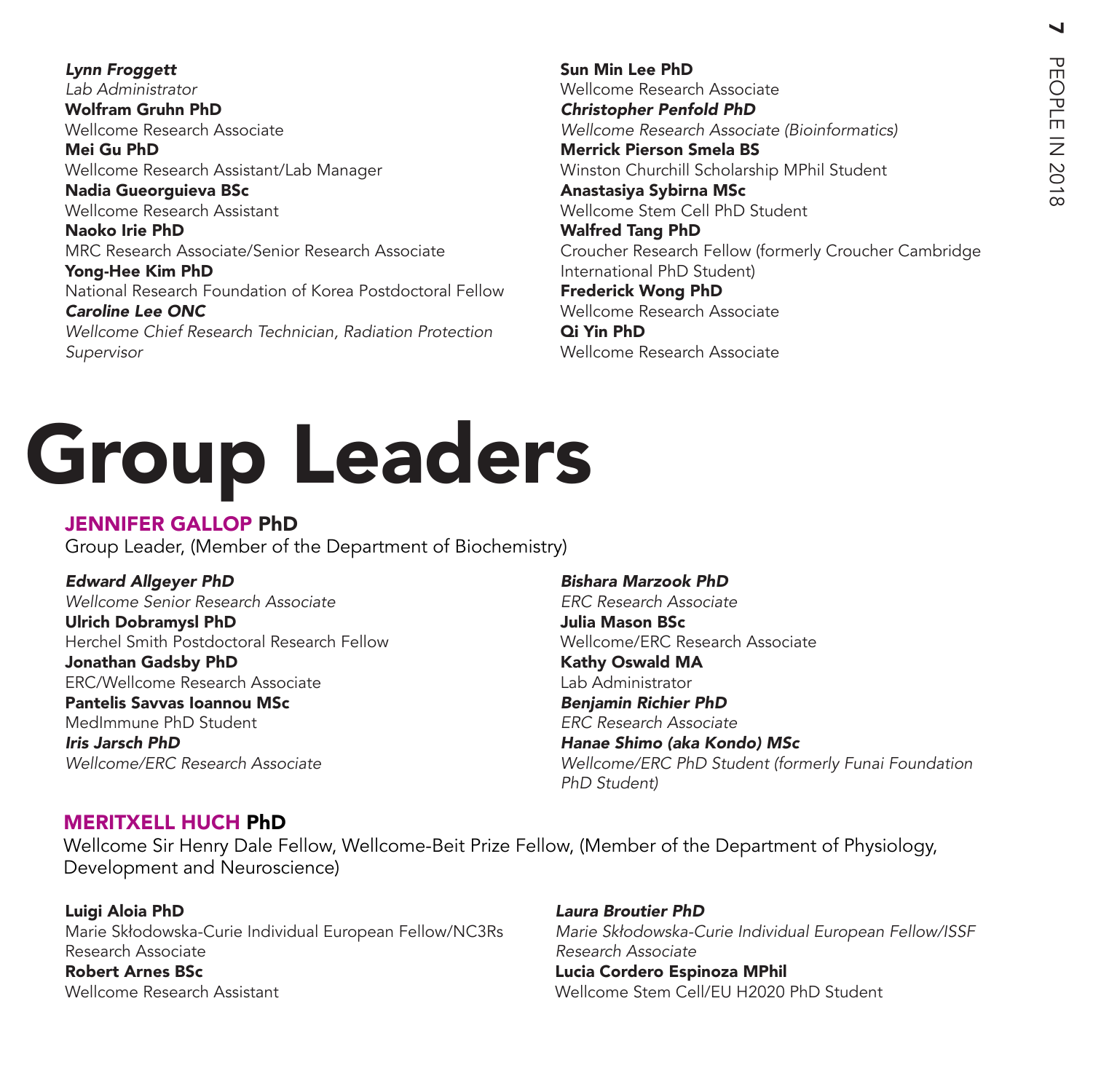Patricia Da Silva Inacio PhD Wellcome/ISSF Research Associate Nikitas Georgakopoulos BSc EU H2020 PhD Student (shared with Department of Surgery) Mewanthi Flaminia Kaluthantrige Don BSc BBSRC/GSK PhD Student (shared with PDN) Gianmarco Mastrogiovanni MSc

EU H2020 Research Assistant

#### *Mikel McKie MSci* MRC/EU H2020 PhD Student Kathy Oswald MA Lab Administrator Nicole Prior PhD EU H2020 Research Associate

HANSONG MA PhD Wellcome Sir Henry Dale Fellow, ERC Starting Grant Researcher, (Member of the Department of Genetics)

Chieh-Yin (Ason) Chiang PhD Wellcome Research Associate Ying (Ivy) Di PhD Wellcome/ISSF Research Assistant Anna Klucnika MPhil Wellcome Developmental Mechanisms PhD Student

Andy Li BSc PhD Student Eleanor McCartney BA BBSRC DTP PhD Student Kathy Oswald MA Lab Administrator

#### EMMA RAWLINS PhD

MRC Senior Non-Clinical Fellow, (Member of the Department of Pathology)

Quitz Jeng PhD MRC Research Associate Heleen Kool PhD MRC/Cystic Fibrosis Trust Research Associate Florence Leroy MA Lab Administrator Shuyu Liu MSc PhD Student

Kyungtae Lim PhD MRC Research Associate/ National Research Foundation of Korea Fellow Vishal Menon PhD AstraZeneca Research Associate Vanesa Sokleva MPhil Wellcome Developmental Mechanisms PhD Student Dawei Sun MPhil Wellcome Developmental Mechanisms PhD Student

#### PHILIP ZEGERMAN PhD

Wellcome Senior Research Fellow, EMBO Young Investigator, (Member of the Department of Biochemistry)

Esther Cabañas Morafraile PhD Wellcome Research Associate Geylani Can PhD Wellcome Research Associate Miguel Dinis Monteiro dos Santos MSc BBC DTP PhD Student Vincent Gaggioli PhD Wellcome Research Associate Andreas Hadjicharalambous MBiochem MRC DTP PhD Student Fiona Jenkinson BA AstraZeneca PhD Student

Mark Johnson PhD Wellcome Research Associate Manuela Kieninger PhD Wellcome Research Associate/HFSP Long-Term Research Fellow Florence Leroy MA Lab Administrator Shannon Smyly BSc Trinity College MPhil Student Kang Wei Tan PhD Wellcome Research Associate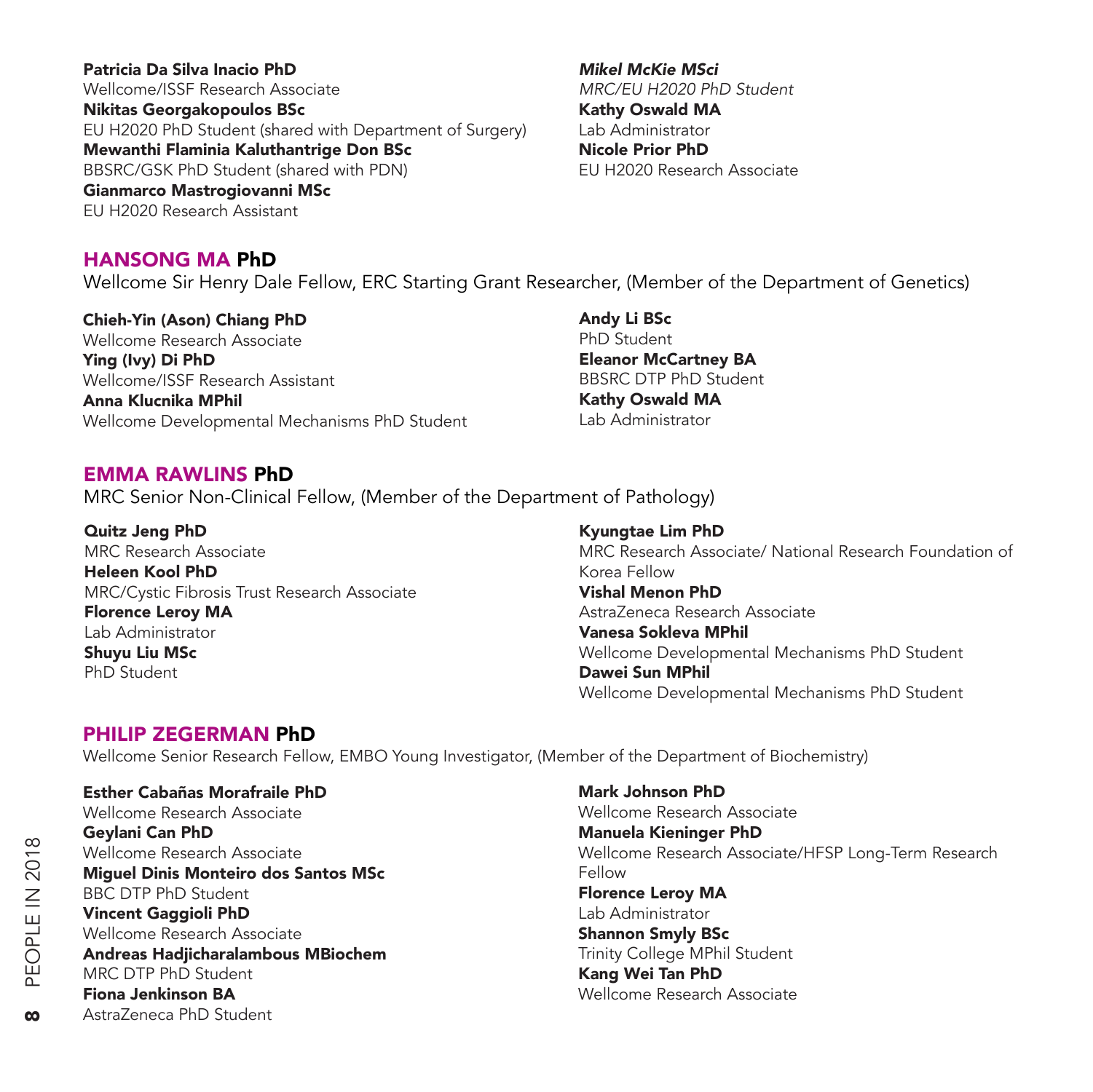# Associate Group Leaders

#### MARTIN HEMBERG PhD

Associate Group Leader, Group Leader, Wellcome Sanger Institute, (Member of the Wellcome Sanger Institute)

Tallulah Andrews PhD Postdoctoral Researcher *Ilias Georgakopoulos-Soares BSc* PhD Student Louis-François Handfield PhD Postdoctoral Researcher Jacob Hepkema BSc MSc Student Jimmy (Tsz Hang) Lee PhD Postdoctoral Researcher

Nicholas Keone Lee BA Sanger Institute PhD Student Guillermo Parada BSc Wellcome PhD Student (joint with Eric Miska) Cristian Riccio MSc Wellcome Mathematical Genomics and Medicine PhD Student (joint with Eric Miska) Xiaojuan Shen PhD Postdoctoral Researcher

#### BEN SIMONS PhD

Associate Group Leader, Herchel Smith Professor of Physics, Cavendish Laboratory, Royal Society EP Abraham Research Professor

*Roberta Azzarelli PhD* Stem Cell Institute Research Associate Lemonia Chatzeli PhD Stem Cell Institute Research Associate Adrien Hallou PhD ISSF Research Associate Seungmin Han PhD Stem Cell Institute HFSP Research Fellow Tom Hiscock PhD Cancer Research UK Cambridge Institute Research Associate *David Jörg PhD Postdoctoral Researcher* Daniel Kunz MPhil Wellcome Mathematical Genomics and Medicine PhD Student Jamie McGinn BSc CRUK PhD Student (joint with Dr Alcole), Stem Cell Institute *Hayden Selvadurai PhD Research Assistant* Min Kyu Yum PhD Stem Cell Institute Research Associate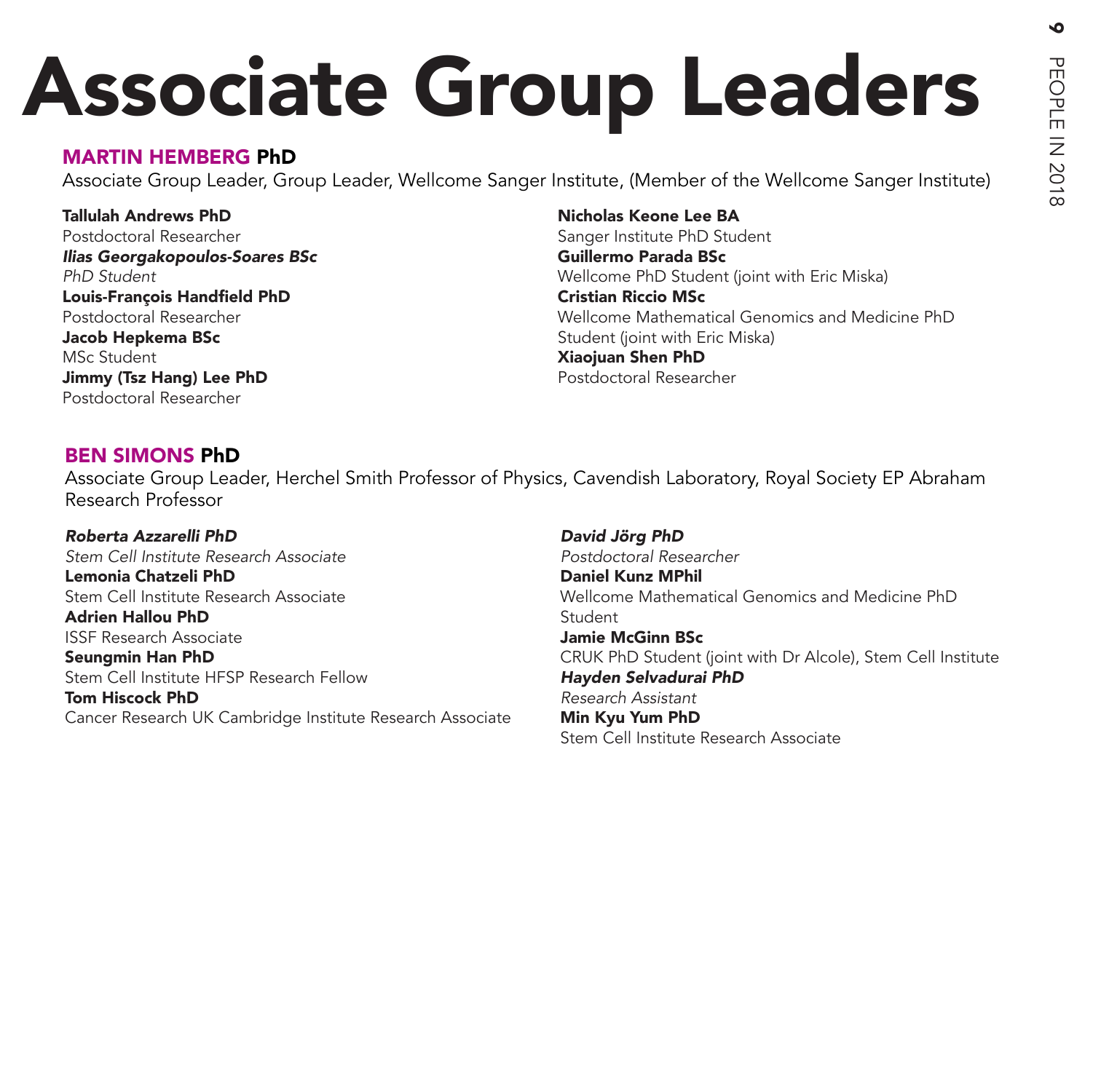# Milner Therapeutics Institute

#### Kathryn Chapman PhD

Milner Therapeutics Consortium Executive Manager Namshik Han PhD LifeArc Senior Research Associate Rebecca Harris PhD Cancer Research UK Drug Discovery Programme Manager

Woo Chang Hwang PhD LifeArc Research Associate

# Support staff

## Administration

Helen Lonergan BSc PGDip Business and Operations Manager *Freya Anderson BSc* Receptionist Suzanne Campbell BSc HR/Grants Manager Jane Course Accounts Manager Naomi Clements-Brod BA Public Engagement Assistant Hélène Doerflinger PhD Public Engagement Manager Diane Foster Deputy Business and Operations Manager Cezary Kucewicz PhD Accounts/Clerical Assistant Lynda Lockey Office Manager Jessica Meyer BSc Core Technical Co-ordinator Sylviane Moss PhD Safety and Compliance Manager Dermot Nolan MA Receptionist

Nikki Mann BA Lab Administrator Gian-Marco Melfi MSc Cancer Research UK Facility Co-ordinator Alison Schuldt PhD Milner Therapeutics Consortium Global Alliance Manager

#### Claire O'Brien PhD Information and Communications Officer Isabel Phelan Receptionist

# Computing

Alastair Downie Computer Systems Manager Nigel Smith Computer Associate Peter Williamson BSc Computer Associate

## **Imaging**

Alex Sossick BSc Head of Microscopy and Scientific Facilities Co-ordinator, Laser Safety Officer Richard Butler PhD Research Associate (Imaging) Nicola Lawrence PhD Computer Imaging Associate, Laser Safety Officer

# Scientific facilities

Charles Bradshaw PhD Scientific Computing Specialist Lead